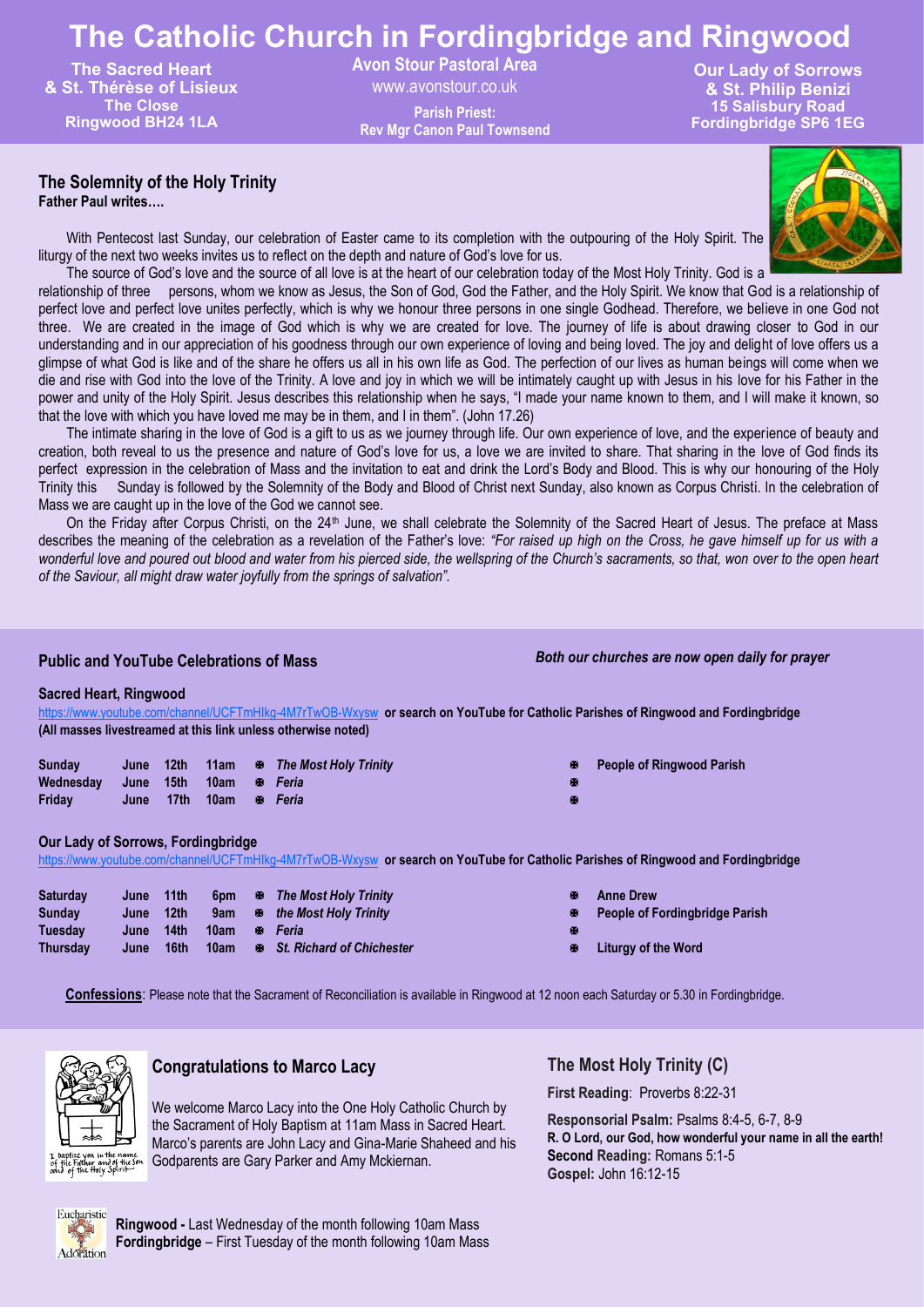# **Please Pray for Our Dearly Departed**

**Palm Sunday (Palm Sunday Sunday Advanced Sunday Sunday Advanced Sunday Sunday Advanced Sunday Advanced Sunday First Reading**: Isaiah 50:4-7 **Responsorial Psalm:** 22:8-9, 17-18, 19-20, 23-24 1 July at 10am R. My God, my God, why have you abandoned me? **Funeral** Sacred Heart

**Second Reading:** Philippians 2:6-11 **Gospel:** Luke 22:14-23:56 Joan Mary Roffey 15 August 1931- 6th June 2022



# **Joint Parish Walk**

The next Joint Parish Walk is on Saturday 11 th June, from Hyde, opposite the school at 2 pm. Transport will leave Ringwood at 1.40 pm.

# **The church garden needs you!**



If you have any time and inclination, please join us

on **Saturday, 11th June,** for another blitz on Father Paul's garden. You'll be welcome anytime between **9.00am and 2.00pm.** The tasks are various, but the borders need weeding, the hedges need trimming, the car park needs sweeping, the cuttings needs transporting to recycling and the outside windows onto the piazza need cleaning - to name but a few. There will be the regulatory high quality **Gardeners' Tea Break** mid-session where we exchange boasts about how much we've accomplished or how much we've managed to avoid and there will be the satisfaction that the grounds we are so very fortunate to enjoy when we come to church are again in good order. Please come tooled up with your gardening instruments of preference. We'll be delighted to welcome you whatever your level of expertise.

### **Lectio Divina, an ancient practice of the church:**

We are a small group who meet via Zoom every Tuesday at 7.10pm. We read a short passage from Scripture, a Psalm or a Prayer and reflect on it either silently or aloud. It is not Bible Study so there is no right or wrong interpretation of the reading. We pray beforehand and ask the Holy Spirit to guide each of us so that the reading ultimately says something different to each of us. This can be interesting and can open up our minds to seeing a well-known passage of Scripture in a new way. If you would like to join us, just try it out or find out more, please get in touch by email with Maria maricarmen@murraybrown.uk or Barbara bgeatrell@yahoo.co.uk

#### **Standing Order information:**

Please continue to support your parishes through your donations. The best way, is to set up a Standing Order via your bank. The parish bank details are:

**Account Name: PRCDTR Ringwood Sacred Heart or PRCDTR Fordingbridge St. Mary and St. Philip Ringwood:** Sort Code: 30 93 04 Account Number: 00886336 **Fordingbridge: Sort Code: 30 93 04** 

### **Fordingbridge and Ringwood Contact Details**

**Office hours:** OLS Tues 10-12 and SH Fri 10-12 **Parish Priest:** Rev Mgr Canon Paul Townsend Tel: 01425 653131 Email: ptownsend@portsmouthdiocese.org.uk

**Administrator:** Melissa Hildreth Tel: 01425 653131 Email: shandolos@portsmouthdiocese.org.uk

#### **Safeguarding Co-ordinator**:

Fordingbridge: Donna Kerrigan 01425 656895 donna.kerrigan@btinternet.com Ringwood: please contact Donna Kerrigan, details above

#### **Friendship Group**

Would you like to meet regularly with friends for coffee and chat or perhaps visit a restaurant for lunch?

We have been looking at setting up a 'friendship group' in Ringwood. We looked at meeting on a Wednesday following Mass but there are too many clashes so are now looking at every Friday following Mass.

Watch this space for our start date (it will be soon) and spread the idea amongst your friends.

#### **The Next Second Collection**

The next Second Collection is a mandatory collection in support of the *Day for Life*, to be taken 18-19 June. This Collection assists the work of the Anscombe Bioethics Centre (whose new website (https:// www.bioethics.org.uk/) contains a wealth of pro-life resources and information), and other life-related activities supported by the Church. The Catholic Bishops this year invite people to think again about the value and worth of older persons in families and in society, and to make practical choices to build bridges between the generations, devoting quality time, energy and creativity to caring for the older persons in our communities. The focus of the *Day for Life* this year is older persons. The COVID pandemic highlighted the desperate plight of many older people, especially those in care homes and those struggling with longterm chronic conditions such as dementia.

### **Forty Days and Forty Nights….**

#### **your parish magazine**

Send contributions and feed back for future editions to: crisbasha@aol.com. The Forty Days deadline is the 25th of the month. All contributions are welcome.

### **Greeting Cards**

Thank you to all who support the sale of cards which really helps our church finances. I hope to restock the racks this week. If you can't find what you are looking for please let me know.

Barbara : bgeatrell@yahoo.co.uk

Cards and First Communion gifts also available in the hall at Our Lady of Sorrows Church.

https://www.avonstour.co.uk/parishes/ringwood/piety-stall/

**Thank you for your financial support: please, if you can, continue to support your parishes via standing orders. May offerings to Parish bank accounts**

|           | Ringwood | <b>Fordingbridge</b> |
|-----------|----------|----------------------|
| <b>SO</b> | £1948    | £ 2136               |
| Cash/Env  | £1070    | £ 959                |

**Avon Stour Pastoral Area—**For an urgent call to a priest if Fr. Paul cannot be contacted, please call a priest on one of the numbers below**:** Fr. Darryl Jordan: Iford St Thomas More

Fr. Kevin Hoiles: Southbourne Our Lady Queen of Peace (01202424960) Deacon Hugh Parry :07971 071571

More details on the website: www.avonstour.co.uk

*Hospital Chaplain* (B'mouth & C'Church): *Fr. Darryl Jordan* contact at: 03000194221 (Chaplaincy Office)

Catholic Diocese of Portsmouth (reg. charity no. 246871)

*"Bringing people closer to Jesus Christ through his Church"*

*www.portsmouthdiocese.org.uk*